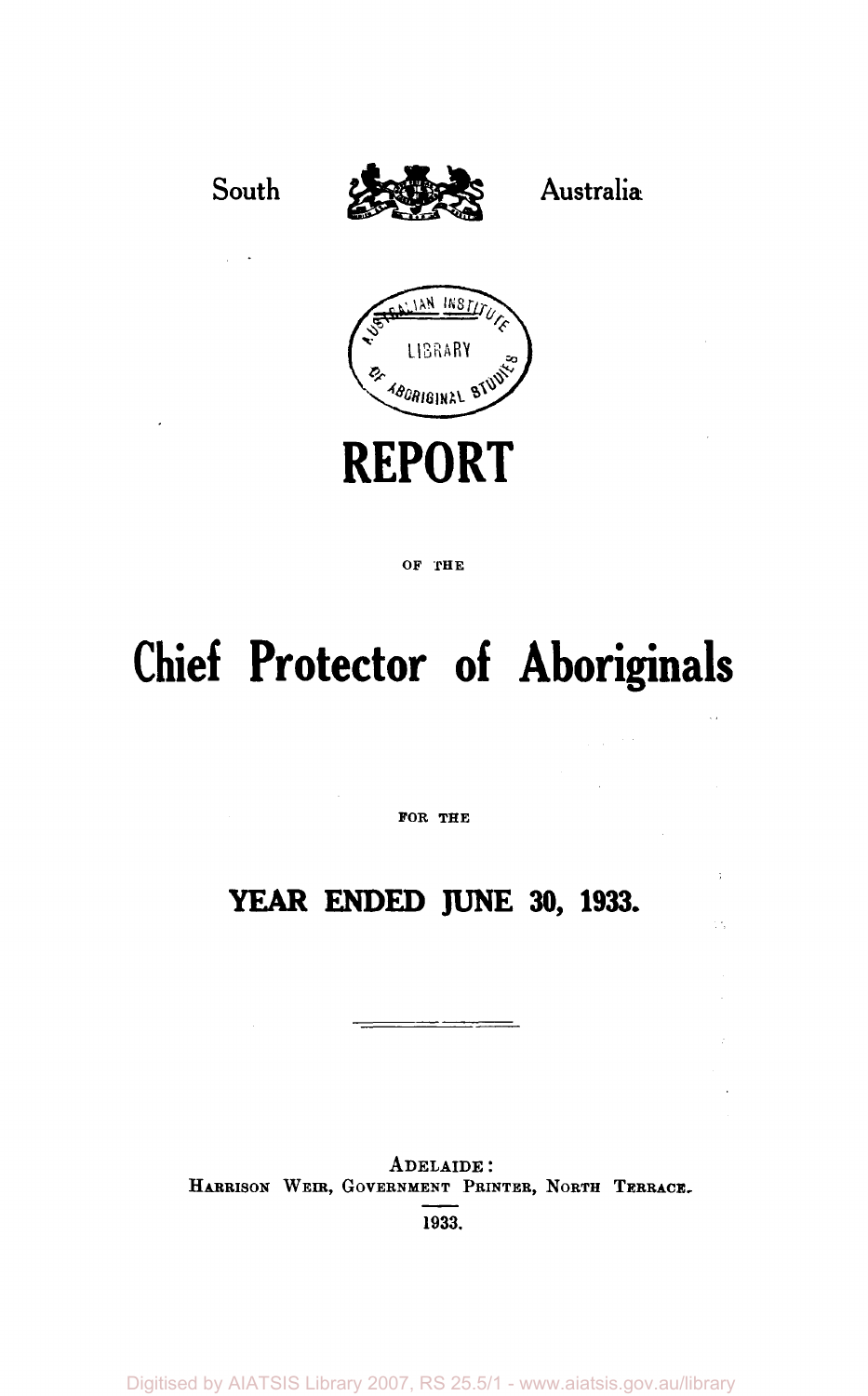## **-7 JAN 1963 REPORT. 4 4 7**

Aboriginals Department, Adelaide, October 2nd, 1933.

To the Hon. Commissioner of Public Works, Adelaide.

Sir—I have the honor to submit for your information my report on the work of the Aboriginals Department during the year ended June 30th, 1933.

The department has continued to render service and assistance to aborigines throughout the State during the past year. The usual ration depots have been maintained and in addition to the old, sick, and infirm natives it has been necessary to give rations to numbers who are unable to find employment.

Rabbits which have spread to all parts of the State and are a curse to the white settler provide the natives in outlying areas with an appreciated item of food while the more civilized living in the settled parts are able to earn a little money by trapping this pest.

Employment has not improved to any appreciable degree and many able-bodied natives are still dependent on the department for the bulk of their food supply.

All cases of sickness reported to me have received proper care and attention, and serious cases which could not be treated in the localities in which they occurred were transferred to the Port Augusta and Adelaide Hospitals. The medical needs of the aboriginals are met in some centres by medical officers appointed by the department, while all public and subsidised hospitals are available to them. In some places where expert medical attention is not available, simple remedies for coughs, colds, sores, etc., are supplied to police officers and other issuers of rations for use in minor illnesses.

The work commenced by the United Aborigines' Mission among the natives living in the Flinders Range about 40 miles east of Copley is proceeding satisfactorily. There are approximately 100 natives in this group, mostly half-castes, and for some years they have been without a permanent camping ground as their dogs and donkeys were a menace to the pastoralists and none were willing to have them camping on thier property.

Mr. Roy Thomas, of Balcanoona Station, agreed to surrender approximately 20 square miles of his leased country to be used as an aboriginal reserve. The proclamation of this reserve has been delayed as I did not wish to fence the block and ask for the proclamation until a permanent water supply was assured. The missionaries with the help of the natives have sunk wells, and a good supply of water is now available.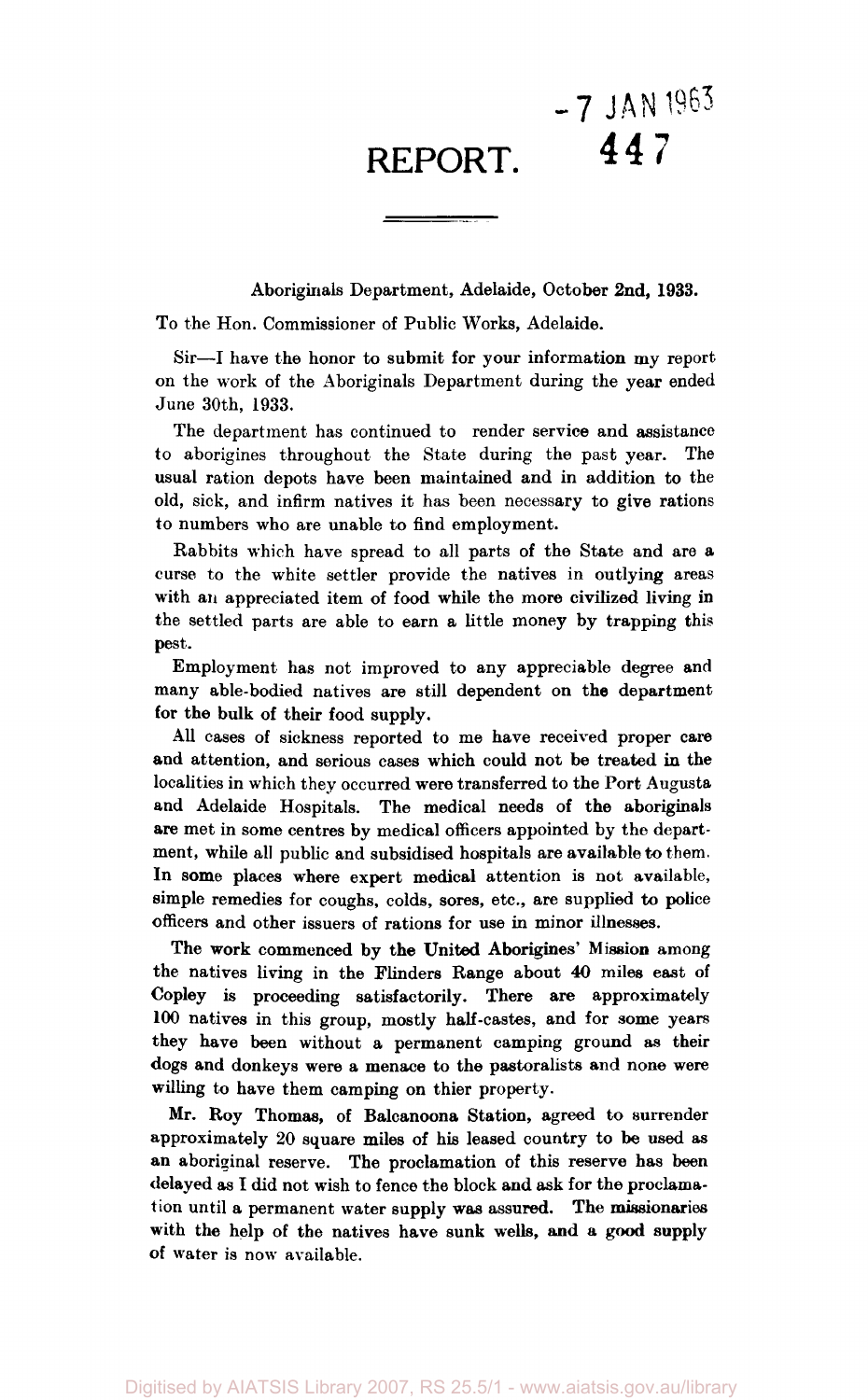So that the natives' stock will not trespass on Mr. Thomas' leases, it was agreed that the proposed reserve be fenced off, and this work is being carried out by the natives under the supervision of the mission representative.

I have now recommended that this property be proclaimed an aboriginal reserve.

In May, 1933, I visited Swan Reach where approximately eighty natives are camped on a small Government Reserve. The natives have occupied this site for many years, and have camped in bag wurlies which needed renewing every year to make them weather proof. It was decided that something more substantial would provide greater comfort for the natives and prove less costly to the department in the long run so sufficient galvanized iron was supplied to roof huts for these people.

The erection of the huts was done by the natives under the supervision of the police officer. The framework was made from native pines and the sides covered with bags. The police officer has reported that the huts are now finished, and the camp presents a much better appearance, and in addition the natives have a more permanent shelter. I have recommended that the ground on which these huts are erected be proclaimed an aboriginal reserve.

The United Aborigines' Mission have two sisters stationed at Swan Reach who look after the spiritual welfare of the natives and conduct a school for native children.

One or two cases of interference with native women by white men have been reported during the year, and also several cases of assault on young girls by half-caste boys. Every case has been thoroughly investigated and proper action taken to have the offenders suitably punished, it is however, exceedingly difficult to obtain sufficient evidence to secure a conviction in such cases.

Although not coming within the year ended June 30th, 1933, I might mention that at the invitation of the Board for Anthropological Research, I accompanied their expedition to the Musgrave Ranges in August, 1933, and the Vice-Chancellor of the Adelaide University has expressed the thanks of the Board for the assistance I was able to give members of the expedition, and has asked me to convey to you their appreciation of your action in allowing me to accompany the party.

This trip gave me a unique opportunity of seeing the natives in their almost natural conditions. Although they had made some contact with white men, especially doggers, they could not speak English, and were almost entirely dependent upon the natural food supplies which the country provided. Rations have never been supplied by the department to the natives of this locality, and the longer they can be kept outside the influence of white civilization the better for their moral and physical welfare.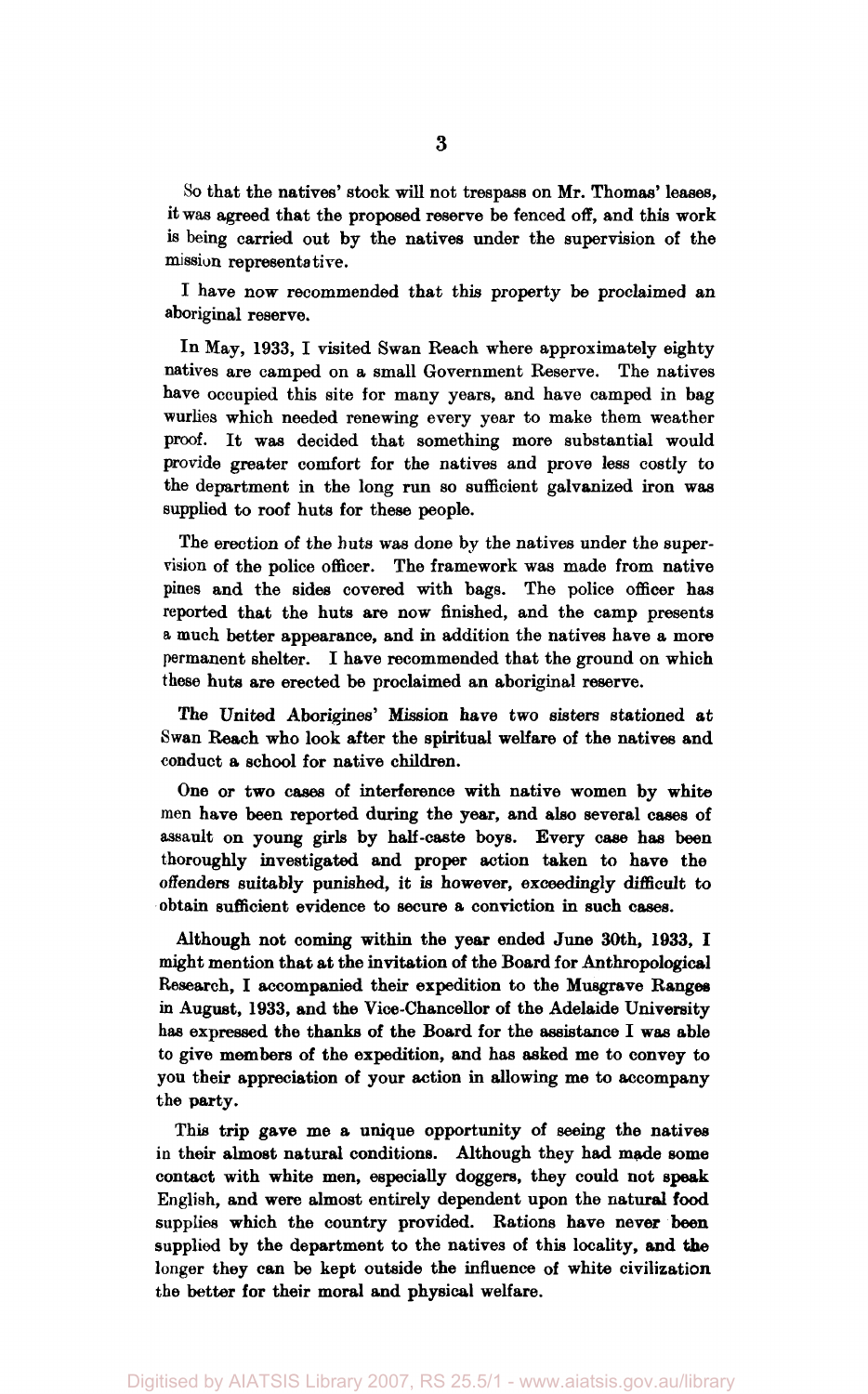There was abundant game in the country to supply their needs, and all the natives inspected were in remarkably good physical condition and free from disease. There were about 100 nativescamped with the expedition, the number being made up of approximately 48 men, 24 women, and 28 children.

They all submitted very willingly to any tests and measurements made by members of the party, and much important scientific data was collected.

#### ABORIGINAL POPULATION.

The aboriginal population of South Australia at June 30th, 1933, was shown by the Government Statist to be 3,579 as compared with 3,407 in 1932, and 3,349 in 1931. The figures are compiled annually through the agency of police officers, and reports from stations and farms, and the classification of recorded aboriginals is given as follows :—

|                                                                                                     |                         | Full-bloods.           |                         | Half castes.           |                            | Total.                   |                            |  |  |
|-----------------------------------------------------------------------------------------------------|-------------------------|------------------------|-------------------------|------------------------|----------------------------|--------------------------|----------------------------|--|--|
|                                                                                                     | М.                      | F.                     | М.                      | F.                     | М.                         | F.                       | Total.                     |  |  |
| Nomadic $\ldots$<br>In regular employment.<br>In supervised camps<br>$\cdot$ .<br><b>Other</b><br>. | 751<br>189<br>41<br>153 | 624<br>83<br>41<br>106 | 315<br>252<br>242<br>56 | 287<br>77<br>294<br>68 | 1,066<br>441<br>283<br>209 | 911<br>160<br>335<br>174 | 1,977<br>601<br>618<br>383 |  |  |
| Grand total                                                                                         | 1.134                   | 854                    | 865                     | 726                    | 1,999                      | 1,580                    | 3,579                      |  |  |
| Adults<br>Children                                                                                  | 868<br>266              | 636<br>218             | 540<br>325              | 394<br>332             | 1.408<br>591               | 1,030<br>550             | 2,438<br>1,141             |  |  |
| Total $\ldots \ldots \ldots$                                                                        | 1.134                   | 854                    | 865                     | 726                    | 1.999                      | 1,580                    | 3,579                      |  |  |

The 3,579 recorded aboriginals are divided into two main classes those living in the wild estate (nomadic), 1,977 (55 per cent.); and those living in camps and on stations and farms, 1,602 (45 per cent.)- Of the latter, 601 were in regular employment, and 618 were in supervised camps but not in regular employment, and 383 were described as dependants of those employed outside of supervised camps or not working.

*Full-bloods* numbered 1,988, or 55 per cent, of the total, divided thus—Adults, 1,504; children, 484.

*Half-castes* (and lesser castes) numbered 1,591 (45 per cent.)— Adults, 934 ; children, 657.

*In Supervised Camps* (Mission Stations).—The number. 618, shown under this heading, excludes 213 returned as regularly employed. Thus, in the three Mission Stations (Point Pearce, Koonibba, and Point McLeay) there were 831 aboriginals.

*Employed.—* Of the grand total, 3,579, 601 (17 per cent.) were returned as regularly employed. Excluding the 213 employed in mission camps, there would be 388 employed chiefly on stations and farms.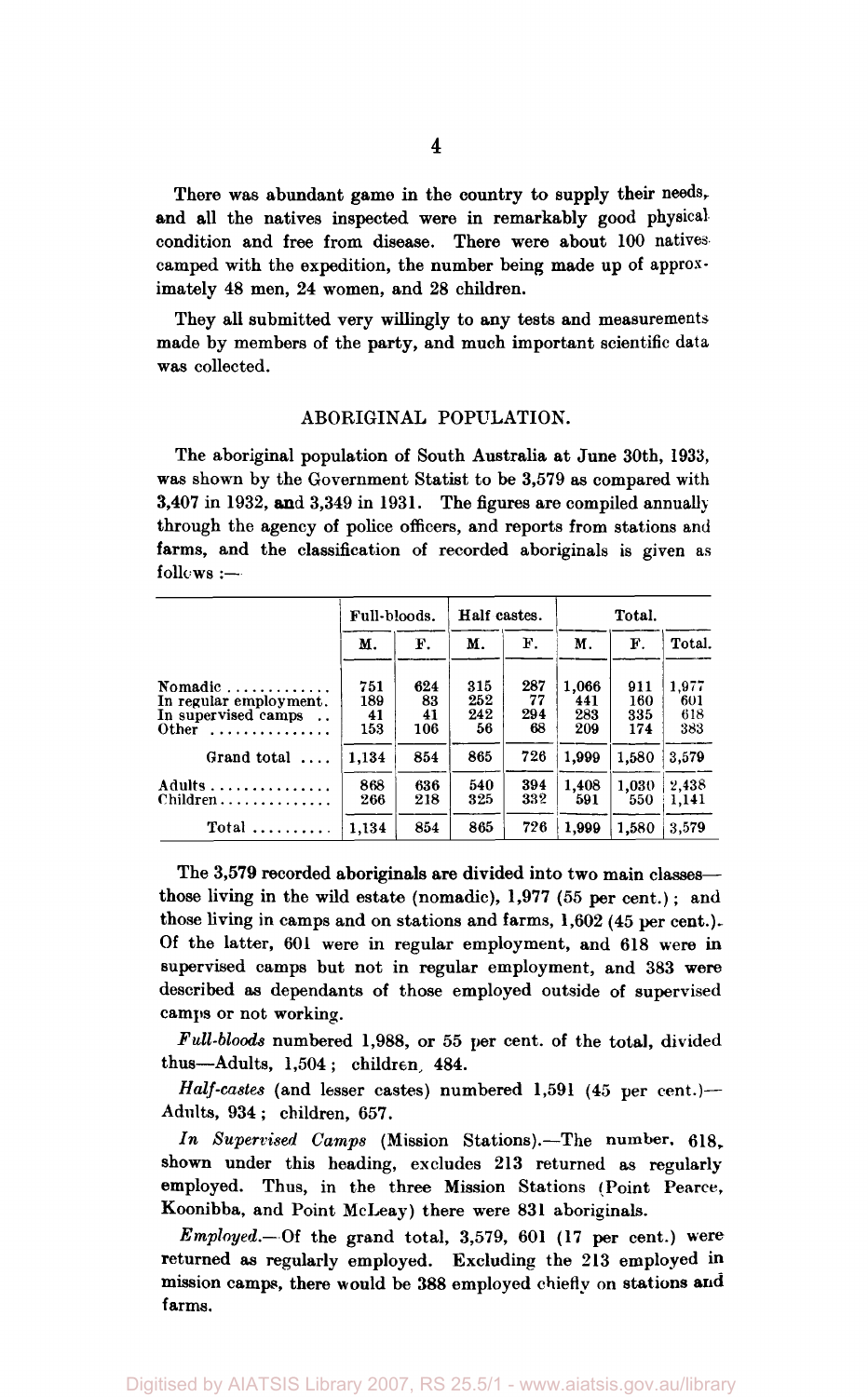#### POINT MCLEAY STATION.

1932-33.—Births, 16 half-castes ; deaths, 7 half-castes ; number on station, 25 full-bloods, 286 half-castes; total, 311.

#### POINT PEARCE STATION.

1932-33.—Births, 19 half-castes ; deaths, 9 half-castes ; number on station, 5 full-bloods, 333 half-castes; total, 338.

#### KOONIBBA MISSION.

1932-33.—Births, 2 full-bloods, 11 half-castes; deaths, 1 fullblood, 2 half-castes; number on station, 67 full-bloods, 115 halfcastes ; total, 182.

#### POINT McLEAY STATION.

The Superintendent, Mr. A. L. Payne, reports that the population has at times during the year been up to 330 natives.

The health of the residents has been generally satisfactory, although a severe epidemic of whooping cough affected nearly all the children on the station, causing two deaths.

Apart from minor breaches of the law, the general behaviour of the natives has been satisfactory.

Four new single rooms have been erected and additions have been made to several of the older cottages. There is still need for further additions to the housing accommodation, but these can only be effected as funds become available.

The Superintendent draws attention to the need for building a subsidiary dairy at the station. This matter is receiving consideration, but I have not finally decided as to the advisability of opening a second dairy, especially as negotiations are in hand for securing additional land adjacent to the present dairy.

It is doubtful whether a second dairy could be successfully supervised without an additional white officer.

An average of 45 cows was milked throughout the year.

Last season 170 acres cropped for hay produced 100 tons, and 30 acres of barley yielded about 100 bags.

This season 250 acres are under crop, and it is intended to cut portion of the crop for ensilage, which should improve the returns from the dairy.

The best paddock at the station containing 1,200 acres of good pasture land was subdivided into two paddocks, and during the present year additional fencing is to be erected so as to divide it into four paddocks. This will be a decided advantage in depasturing the stock.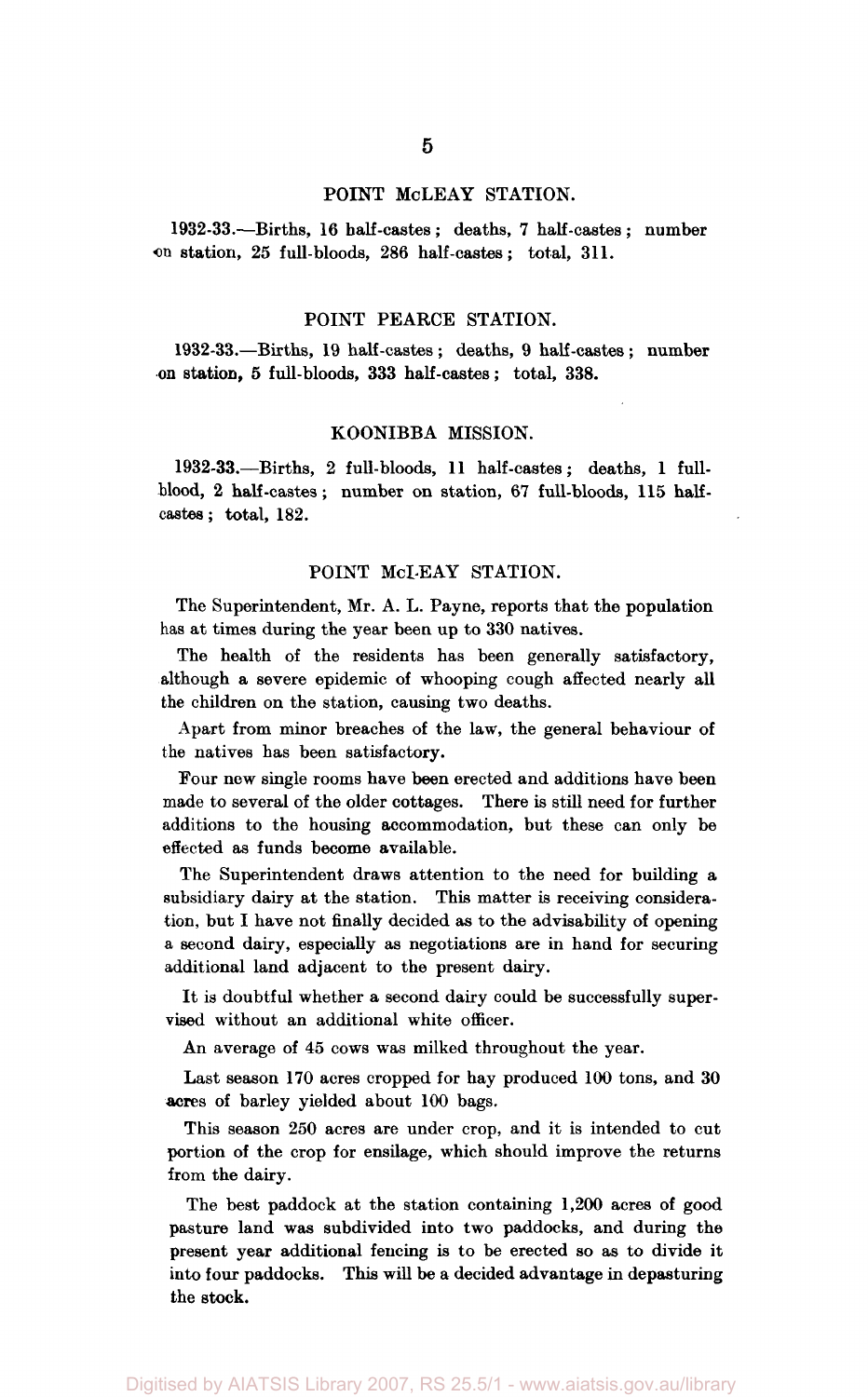At Point McLeay considerable lengths of prickly pear hedges were originally planted, but these have proved a menace as they harbor innumerable rabbits and make it difficult to get at them. Most of these hedges have now been pulled up and burnt.

Rabbits have been particularly numerous during the past year, and men have been employed continuously in trapping, poisoning. and fumigating.

The supply of firewood, which is given to the natives without charge, has proved a costly item of expenditure, as most of the available firewood in the vicinity of the station has been cut out-

Tenders have been called for the supply of 500 tons, and it is hoped that a continuous supply at a reasonable cost will be obtained.

The station hospital and dispensary are still maintained under Sister M. M. Lenton, and sick natives are treated daily at the dispensary and in their own homes while any special cases are taken into the hospital. Doctor J. R. Cornish, of Tailem Bend, is the Medical Officer, and in addition to visiting the station when called by the Sister, he is consulted by telephone regarding cases which do not require his personal attention.

The increased attendance at the day school has made it necessary to provide an assistant teacher for the schoolmaster, Mr. W. T. Lawrie, who still maintains a high standard of efficiency in the school work.

Religious and social work are under the guidance of the Rev. H. Milne, the representative of the Parkin Mission, and regular services and meetings are held on Sundays and throughout the week.

The livestock on the station on June 30th were as follows :— 148 cattle, 30 horses, 646 sheep, 33 pigs ; 476 sheep, 7 cattle, *10*  pigs were butchered to provide the station meat supply.

Mr. R. L. Griffiths, District Agricultural Instructor, visited the station at frequent intervals and conferred with the Superintendent regarding the agricultural operations.

#### POINT PEARCE STATION.

The Superintendent, Mr. A. H. Bray, reports that many necessary improvements to the station buildings and plant have been effected during the year.

Three new two-roomed cottages were completed and have helped to solve the housing problem, but some of the houses are still overcrowded, and with a large number of marriages being celebrated, more cottages are still required.

Six new 2,000gall. rain water tanks were made on the station and connected with the cottages and several underground tanks were repaired. These will improve the domestic water supply.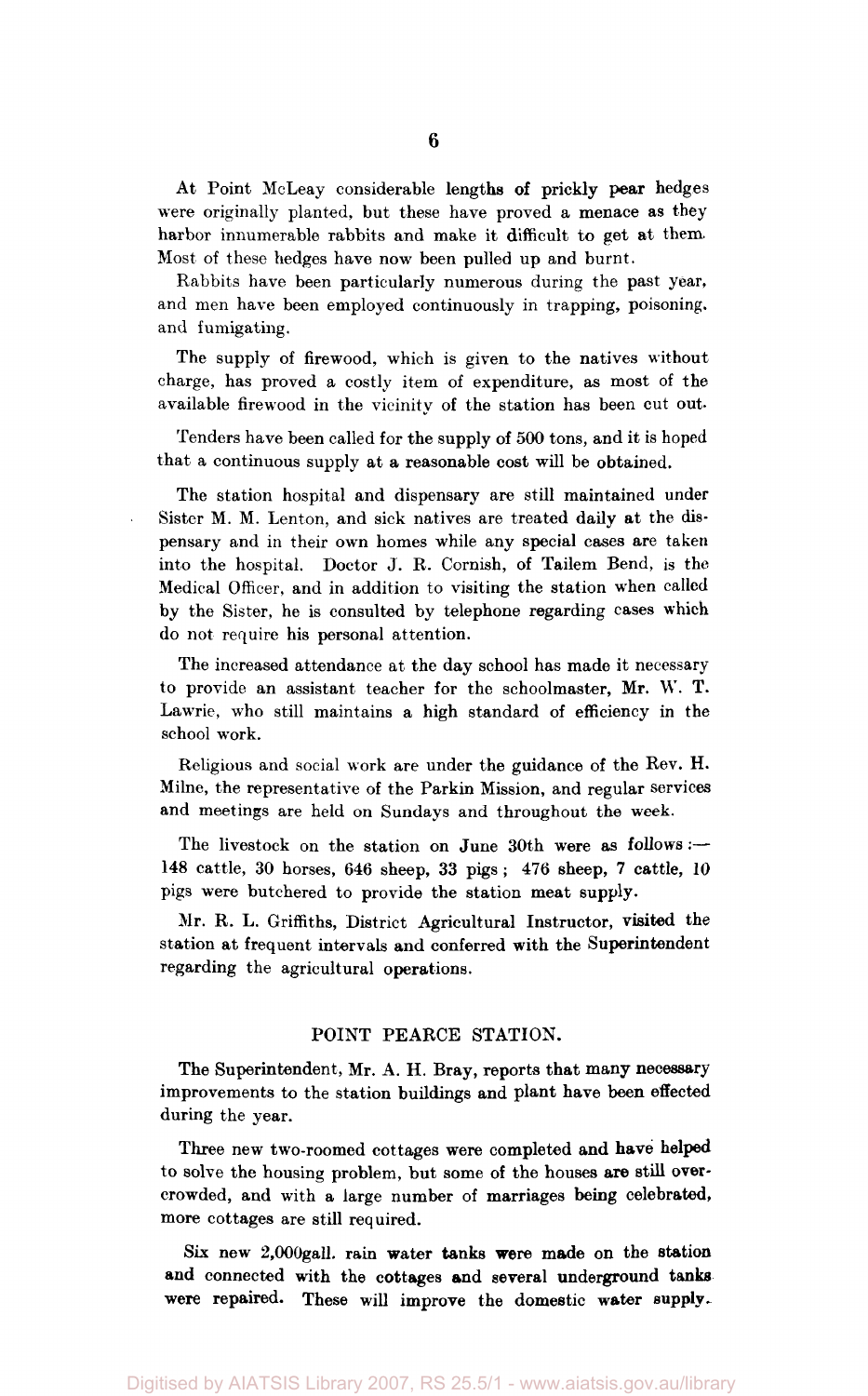Additions were made to three of the older cottages, and painting and general repairs to floors, ceilings, windows, and walls were carried out. A number of cottages were provided with through ventilation and wire doors as recommended by the Central Board of Health.

The sheep yards on both Mainland and Island have been repaired and put in good order, and on the Mainland a 3ft. stone wall has been built around the yards. These improvements are a great convenience for handling the sheep when drafting and shearing.

A new killing house and necessary yards have been erected at some distance from the old one which was in the middle of the pig yards, and was adversely criticised by the Board of Health.

An implement shed 60ft. long has been built and roofed, and implements not in use can now be protected from the weather This shed will ultimately be furnished with sliding doors so that the machines can be locked up. In the past a great deal of damage has been done by some of the young men and boys removing parts and otherwise interfering with the machines.

A stone manger 30 yards long was built at the stables to replace a wooden one which was continually being knocked to pieces and a substantial stone wall has been erected right around the stables and stable yard.

An additional class room and porch were added to the station school, and a shelter shed is in course of erection. These additions have been needed for some time, and their provision makes the work of the schoolmaster much easier and more effective, as the overcrowding prevented him from obtaining the best results.

Another improvement recommended by the Central Board of Health was a change over from the pit to the earth closet pan system of sewage disposal. Thirty-nine new privies have been erected, and others will be built from the material taken from the old privies and made to conform to the requirements of the new system.

The reticulation of water from the main supply tanks has been reorganised so that nearly every cottage is now supplied with a separate tap.

A bad patch in the road leading to the station village has been graded, drained, and covered with metal.

Tree planting was continued again last year. The trees were purchased from the Woods and Forests Department, and a fair percentage appear to be doing well.

Drinking, gambling, and immorality amongst the natives caused a fair amount of trouble during the year, but the police officers at Maitland and Port Victoria readily gave assistance when called on, and offenders were invariably convicted and duly sentenced.

There has been a considerable amount of sickness among the natives, but typhoid did not again make its appearance. Several suspected cases were later definitely diagnosed as not being typhoid.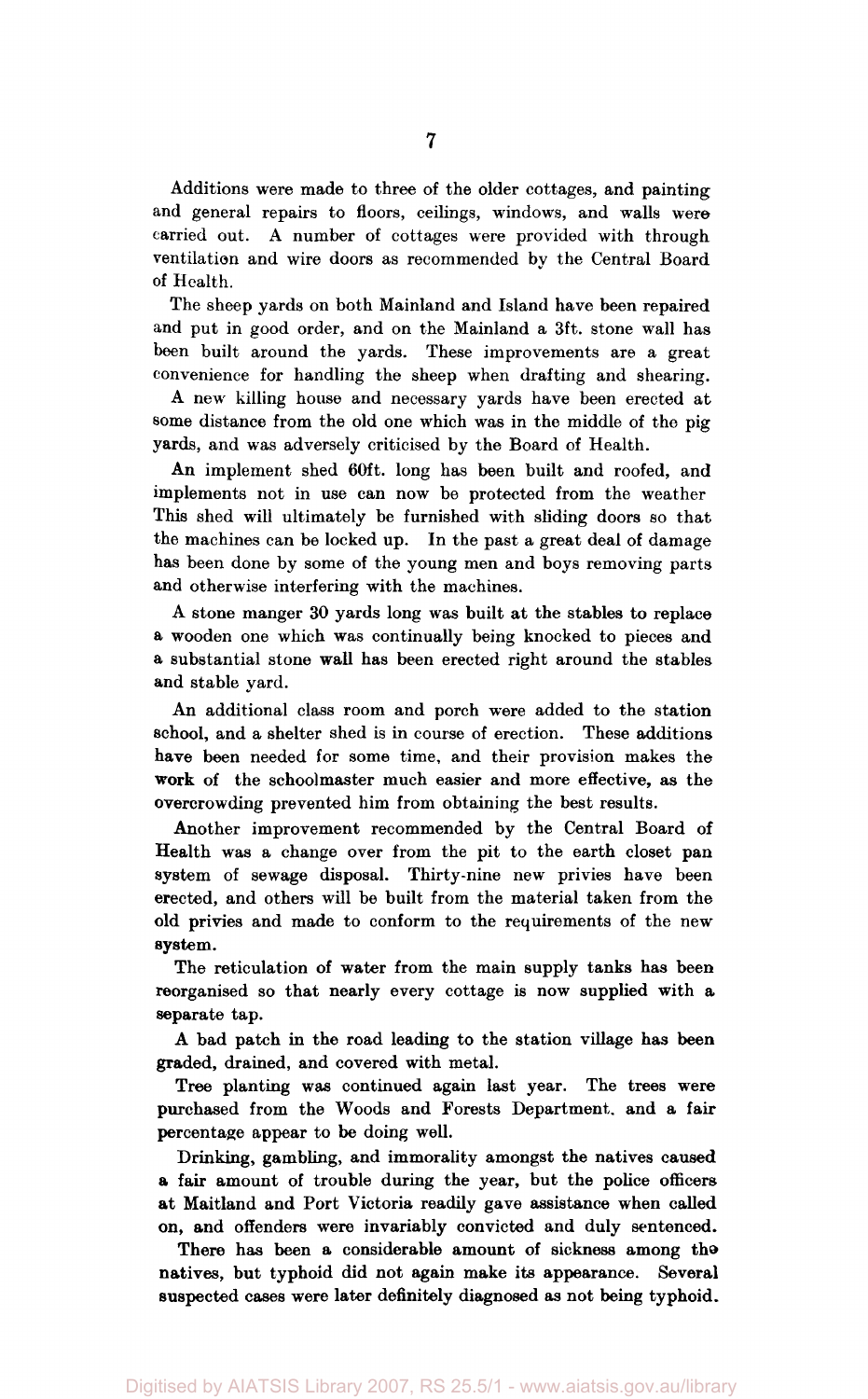Sister E. K. Bray, who has charge of the medical work at the station under the advice of the Medical Officer, Doctor C. G. Wells, of Maitland, reports that there were 3,305 visits by natives to the dispensary, 1,611 visits were made by the Sister to patients in their own cottages, and the doctor visited the station 61 times.

The building previously used for hospital purposes was required for housing one of the station officers, and the hospital was closed in December last. The hospital was chiefly used for confinements, which now take place in the patients' own homes. The Sister attends and any linen or utensils required by the patient are loaned from the hospital plant.

A summary of the farming operations at Point Pearce during last season is as follows :—

Wheat produced on station, 17,578bush.

Station share, ll,106bush.

Sharefarmer's share, 6,472bush.

Total area under wheat, 1,920 acres.

Average yield per acre,  $9\frac{1}{6}$ bush.

Barley produced on station, 27,359bush.

Station share, 15,220bush.

Sharefarmer's share, 12,139bush.

Total area under barley, 1,240 acres.

Average yield per acre, 22bush.

Oats produced on station, 280 bags.

Hay produced on station, 315 tons.

Ensilage produced on station, 300 tons.

This season the natives have sown 950 acres of wheat, 440 acres of barley, and 160 acres of oats, and 800 acres of wheat, and 600 acres of barley have been sown by white farmers on half-shares with the department.

The sheep with the exception of some very old ewes and their weaner lambs have done well. These old broken-mouthed ewes have caused a lot of trouble, and a very large percentage of the deaths can be attributed to them. In the past, the flocks have not been properly culled, and ewes well past the age when they should be expected to rear lambs have been mated.

At musters during the year, 479 sheep were found to be missing, and after thorough investigations by veterinary officers and police officers, it is though that these losses represented old ewes and lambs that had died in the sand-hills where the discovery of carcases is exceedingly difficult. The possibility of theft was thoroughly investigated, but no evidence was forthcoming.

Whenever these old sheep are fit to kill they are disposed of through the butcher's shop, but while they remain on the station heavy losses are probable.

In October last 500 two, four and six-tooth Merino ewes from Lake Victoria were purchased for the station. They were selected by the Agricultural Instructor, Mr. Rowland Hill, who acts in an advisory capacity concerning the agricultural work on the station.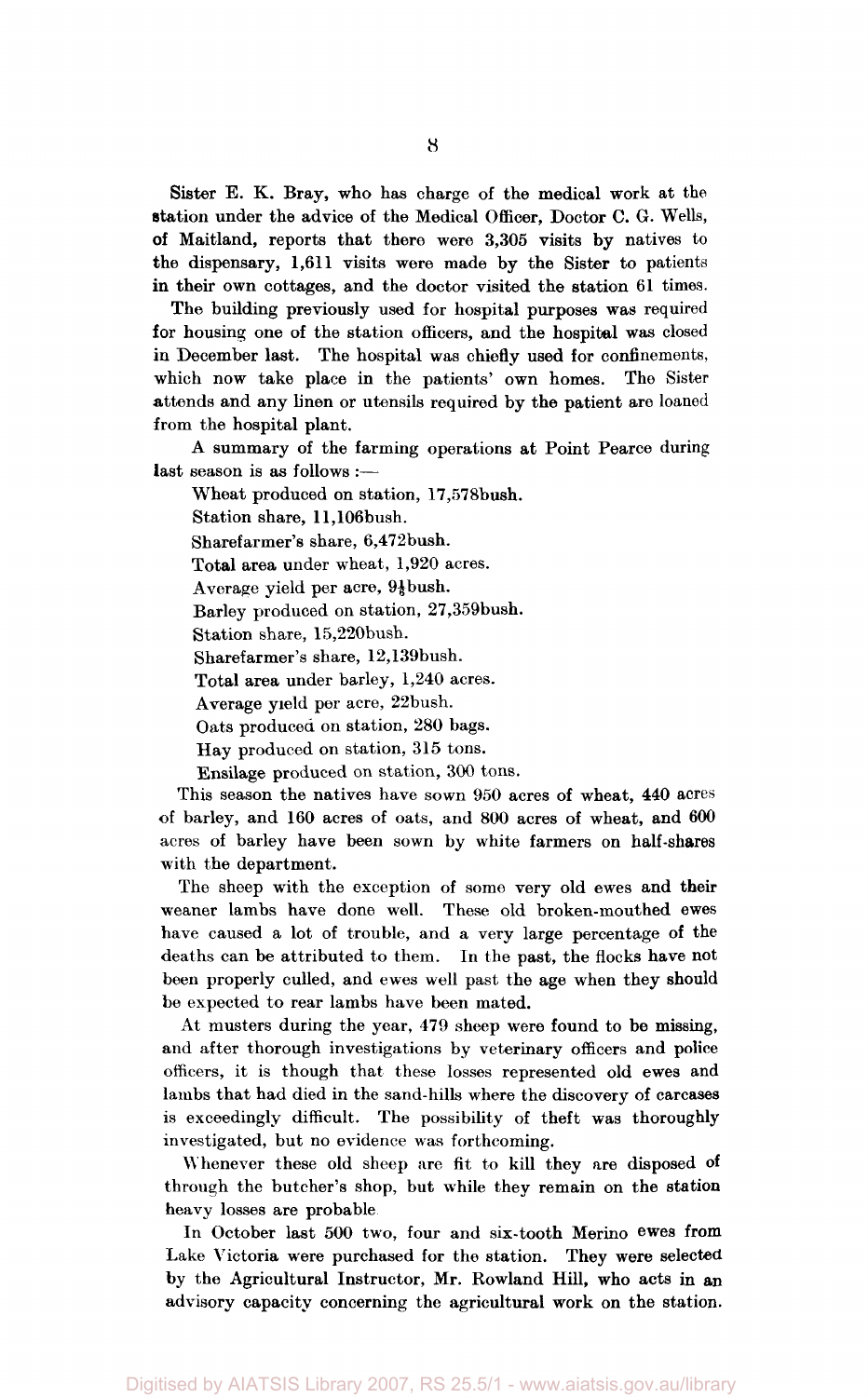These ewes were a good strong line of sheep, and it is hoped that a good Merino flock will be built up from them.

Twelve two-tooth Koonoona Merino rams were also purchased in May, and arrived at the station in good condition.

The addition of these ewes and rams should greatly improve the quality of the wool clip in future.

The wool clip last year totalled 96 bales, weighing 32,3571bs., and realised £704 5s. 3d. The average cut was 81bs. per head, and the average return 46.4d., inclusive of lambs. The best price was 8<sup>1</sup>d. per lb. for A.A. Merino. The agents informed me that the wool showed a big improvement on previous clips, and reflected the advantage gained by using pure Koonoona rams.

The sheep figures for the year are as follows :—

Sheep on hand June 30th,  $1933$  ........ 4,689/ Births for the year, 66/1932, 1,215/1933 . . 1,281. Deaths for year  $\dots\dots\dots\dots\dots\dots\dots$  30.1 Butchered  $\cdots$   $664\frac{64}{160R}$   $68\frac{64}{160R}$   $68\frac{64}{160R}$ 

LIBRARY

 $\frac{1}{2}$   $\frac{1}{2}$   $\frac{1}{2}$   $\frac{1}{2}$   $\frac{1}{2}$   $\frac{1}{2}$   $\frac{1}{2}$   $\frac{1}{2}$   $\frac{1}{2}$   $\frac{1}{2}$   $\frac{1}{2}$   $\frac{1}{2}$   $\frac{1}{2}$   $\frac{1}{2}$   $\frac{1}{2}$   $\frac{1}{2}$   $\frac{1}{2}$   $\frac{1}{2}$   $\frac{1}{2}$   $\frac{1}{2}$   $\frac{1}{2}$   $\frac{1}{2}$  The percentage of losses during the year, missing and deaths, work out at about  $12\frac{1}{2}$  per cent.

Cattle have done well during the year, and there are a number of nice young stock coming on.

About 18 cows have been milked daily. The morning's milk is distributed amongst the natives, and the evening's milk is separated. In the cool weather butter is made on the station and sold to the natives, but during hot weather cream is forwarded to the factory at Stansbury.

The butter, which is sold at 1s. per lb., realised £40 1s. 6d., and cream sent to the factory £5 10s. 3d.

The cattle figures are as follows :—

| Births for the year $\ldots \ldots \ldots \ldots \ldots \ldots$ 25 |  |
|--------------------------------------------------------------------|--|
|                                                                    |  |
|                                                                    |  |

The pigs have done exceptionally well, but towards the end of the year the births fell off owing to the boar which was purchased in 1931 having injured himself. A young boar has been purchased, but he is not old enough for service, and Mr. A. W. Kelly of Urania has very kindly lent us a boar for use until our young boar is fit for service.

Good warm straw shelters have been provided in the pig yards, and these go a long way towards keeping the pigs in good healthy condition.

A trial consignment of pigs was sent to the Abattoirs, but the heavy freight and expenses make sales through this channel unprofitable. The wheat ships loading at Port Victoria purchased a number of the station pigs through the local butcher, and 21 were killed and sold through the station meat shop.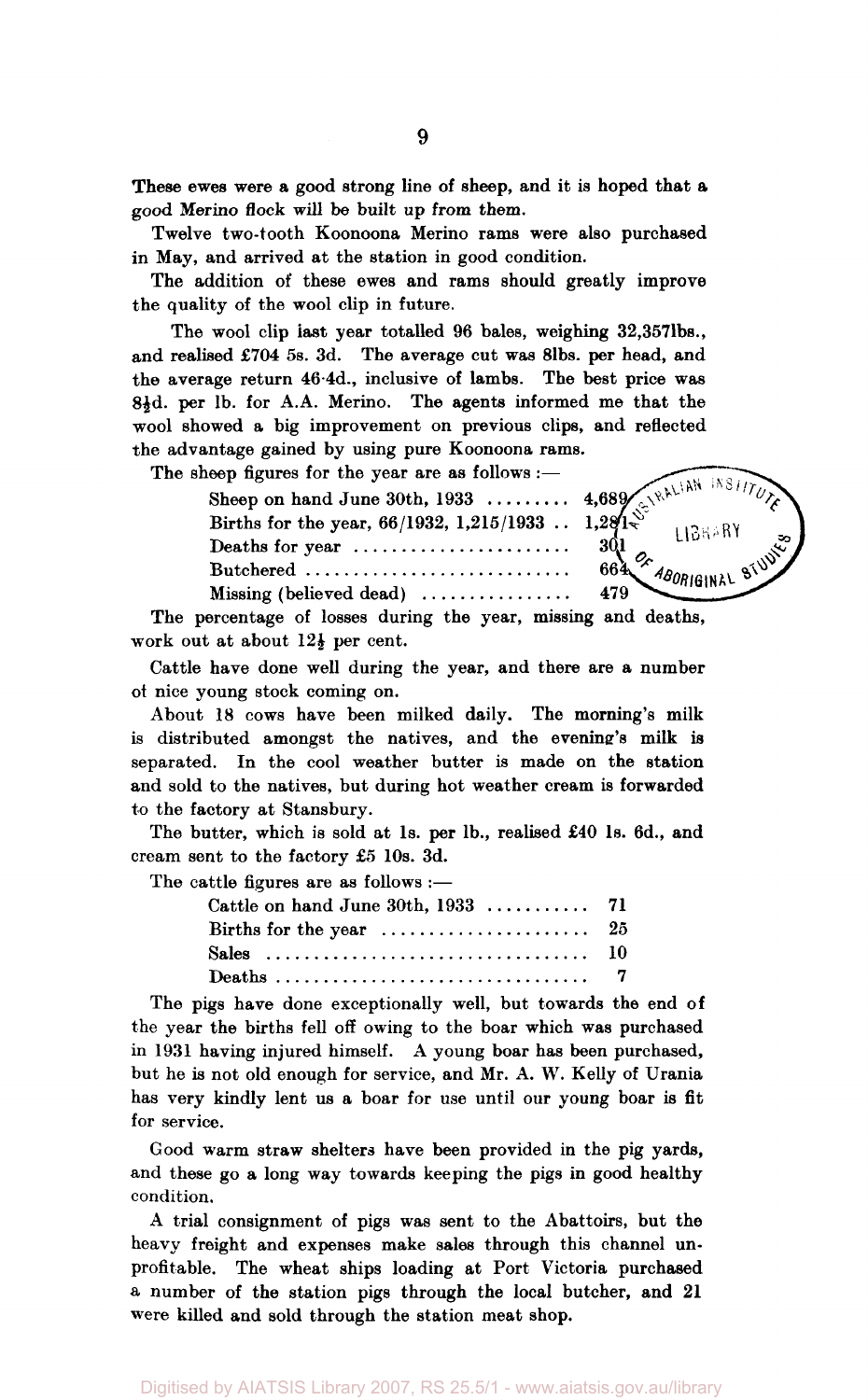| Particulars, of births, deaths, sales, &c., are as follows :-      |  |
|--------------------------------------------------------------------|--|
|                                                                    |  |
| Births for the year $\ldots \ldots \ldots \ldots \ldots \ldots$ 80 |  |
|                                                                    |  |
|                                                                    |  |
|                                                                    |  |
|                                                                    |  |

The station horses are a very poor lot, in fact it is not profitable to keep some of them in work, but the difficulty of securing good draught horses at a reasonable price makes it necessary to keep some of these aged horses at work, but they are gradually being replaced, and some breeding is being attempted.

Fencing has received careful attention, and in addition to continual repairs about three miles of old fencing has been renewed, the old material being used whenever possible.

The religious work is still carried on by the Anglican and Methodist denominations at Maitland, and occasional services are held by the Lutheran Pastor and the Salvation Army. The Sunday School work is superintended by Walter Hughes, a half-caste resident on the station.

#### KOONIBBA MISSION STATION.

The Superintendent, Pastor Albert Mueller, of this Mission, reports that they had a poor harvest last year, and only reaped 2,914 bags of wheat from 2,200 acres sown. The mouse plague ruined about 300 acres of the crop, and the remainder was affected by red rust and other diseases. Thirty acres sown to oats yielded 225 bags.

This season 2,050 acres have been cropped, and to date all crops are looking well.

About 800 sheep were shorn, the clip bringing £148.

Feed is plentiful, and the flock has been increased to nearly 1,000 sheep, and both sheep and lambs, of which there was a good percentage, are in good condition.

The report states that there is still very little employment offered to the natives by surrounding farmers, but many of the natives were able to earn a living.

The mission continued to give men, unable to find other employment, contract work picking stones and clearing land, and rations supplied by the department were given to needy cases.

The school has been maintained under the care of Mr. Bode and an assistant, and an average of over 60 children have attended during the year.

The Superintendent says that the mission work, which is their chief object in carrying on the institution, has been very satisfactory. Discipline and behaviour have been good, and attendance at church services regular.

The health of the community has been generally good, there having been very few cases of serious illness.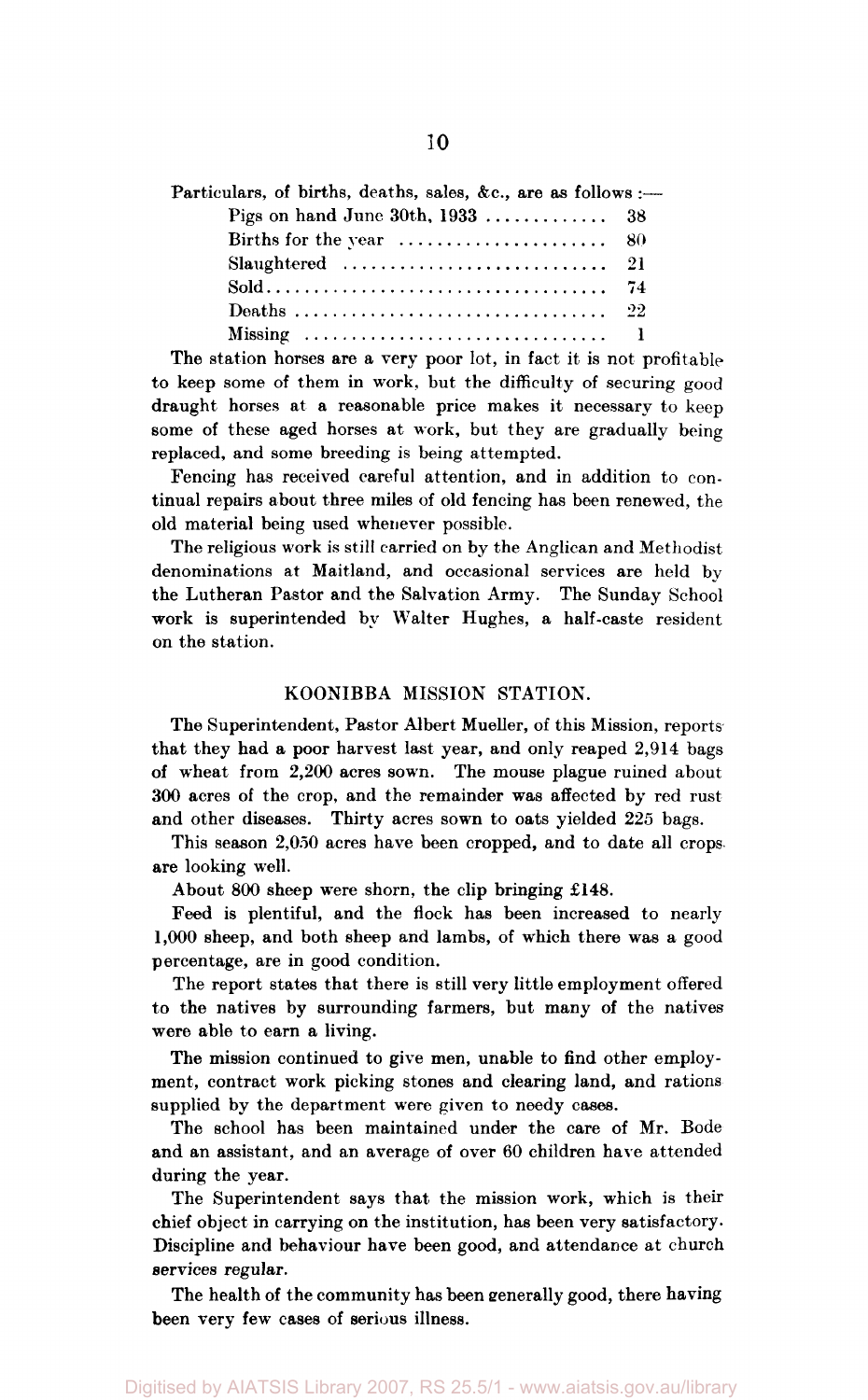#### FAR NORTH.

Inspector P. A. Giles, of the Police Department at Port Augusta, estimates that there are approximately 1,500 aboriginals and halfcastes in the Far North and on Eyre Peninsula.

He reports that owing to general rains throughout the country last year, game was plentiful, and no offences were committed in regard to killing cattle, sheep, or goats, as is frequently the case in bad years.

The inspector says that " There is little work available for aborigines, they are unfit for anything but station work, and many of them refuse employment on stations because they want award rates. There are many white men and boys working for less than award rates or making less at contract work, but few aboriginals will work for less."

Their general conduct is reported as good and their health fair. Seventy-three births were reported and 27 deaths.

Mr. Geo. Aiston, of Mulka, Protector of Aboriginals for the Newcastle District, has supplied the following information in a report covering the year 1932-33.

The year has been a better one for the natives, and those who were willing could obtain work at reduced wages, but enough to maintain the worker at least

The country except around the Diamentina and Herbert Rivers is getting dry, and although there is still an abundance of game, the animals are in poor condition and hardly fit for food, and this will probably cause a big demand for rations during the summer.

Mr. Aiston does not, however, expect any great numbers to congregate at the depots until after the droving season.

During the year the personnel of the Advisory Council changed. The Chairman, Hon. W. H. Harvey, resigned on account of continued ill-health, Mrs. J. McKay and Mr. Francis Garnett also resigned. It was also decided that the Chief Protector should not be a member of this council.

The present members of the council are :—

Professor J. B. Cleland, Chairman.

Rev. J. H. Sexton, Secretary.

Mrs. W. Ternent Cooke.

Mrs. Harvey Johnston

The Venerable Archdeacon Bussell.

Pastor J. Wiltshire.

Mr. T. E. Yelland.

This council holds regular monthly meetings, when matters affecting the care, control, and management of the natives are discussed.

Mrs. M. J. Tuck continues her good work as Matron at the Boarding Home for Aboriginal Women and Children, and is a great assistance to the department in many ways.

I wish also to record my appreciation of the loyal support I have received from the members of my staff both in Adelaide and at Point Pearce, and Point McLeay.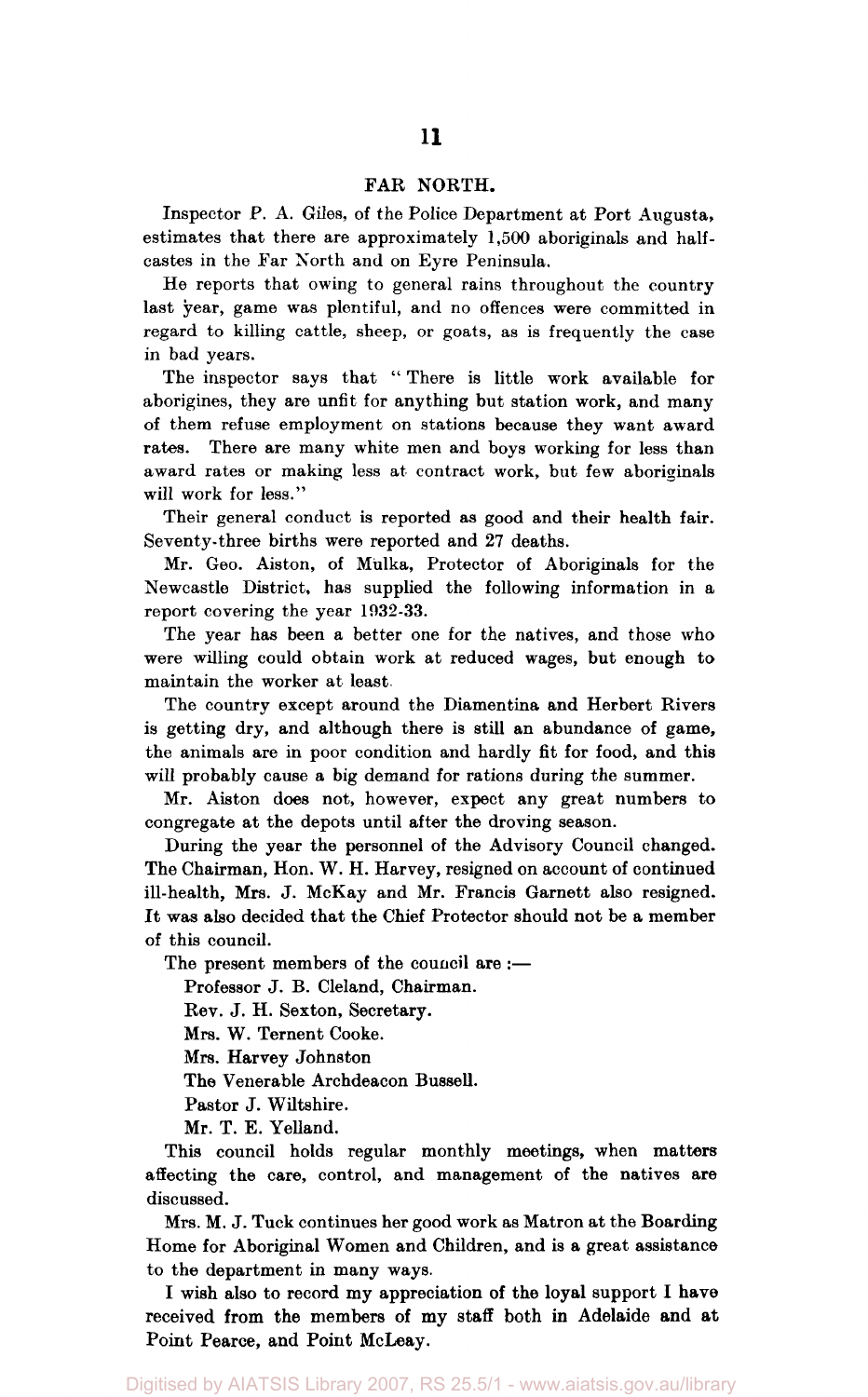The expenditure and receipts of the department for the year are as follows :— EXPENDITURE AND RECEIPTS—YEAR ENDED JUNE 30TH, 1933. EXPENDITURE. £ *s. d.* £ *s. d.*  Head Office— Salaries 830 10 5 Provisions—Blankets, clothing, medical expenses, transport, etc.  $\ldots \ldots 5,551$  19 2 Boarding Home for aboriginal women. 180 3 10 Superannuation Fund Pensions  $\ldots$  279 16 0  $\overline{a}$ 6,842 9 5 Point Pearce Station— Salaries and wages 6,566 10 6 Implements, stock, fertilisers, etc.....  $3.935 \quad 4 \quad 4$ New cottages  $\dots\dots\dots\dots\dots\dots\dots$  369 12 11 Purchases for store  $\dots\dots\dots\dots\dots$  3,521 6 1 Interest on loan for purchase of plant.. 99 9 7 Allowance to stockman in lieu of quarters  $\dots \dots \dots \dots \dots \dots \dots$  33 4 0 Special medical inspection, etc.  $\dots$  332 1 6 Additions to school building and shelter shed ..................... 183 8 9  $-15.040$  17 8 Point McLeay Station— Salaries and wages  $\dots\dots\dots\dots\dots$  3,409 4 9 Implements, stock, supplies, etc.  $\ldots$  2,962 17 2 Rent of Section Hd. of Baker  $\ldots$  41 15 9 Purchases for store  $\dots \dots \dots \dots$  3,295 4 11 9,709 2 7 Total  $\ldots$ ............  $-$  £31,592 9 8 RECEIPTS. £ *s. d.*  From Sales of Produce, etc., Pearce Station  $\dots \dots \dots$  5,002 6 2 From Store Sales, Point Pearce Station  $\dots\dots\dots\dots$  3,180 6 11 From Sales of Produce, etc., Point McLeay Station... 1,220 18 0 From Store Sales, Point McLeav Station  $\ldots$   $\ldots$  3,098 0 2 Refund of advance for fares, etc 77 18 10 £12,579 10 1 •Cost of aboriginals to the South Australian Government for the 12 months ended June  $30th, 1933...$   $\ldots$  £19,012 19 7

I have the honor to be,

Sir,

Your obedient servant,

M. T. MCLEAN, Chief Protector of Aboriginals.

The Hon. Commissioner of Public Works, Adelaide.

#### Digitised by AIATSIS Library 2007, RS 25.5/1 - www.aiatsis.gov.au/library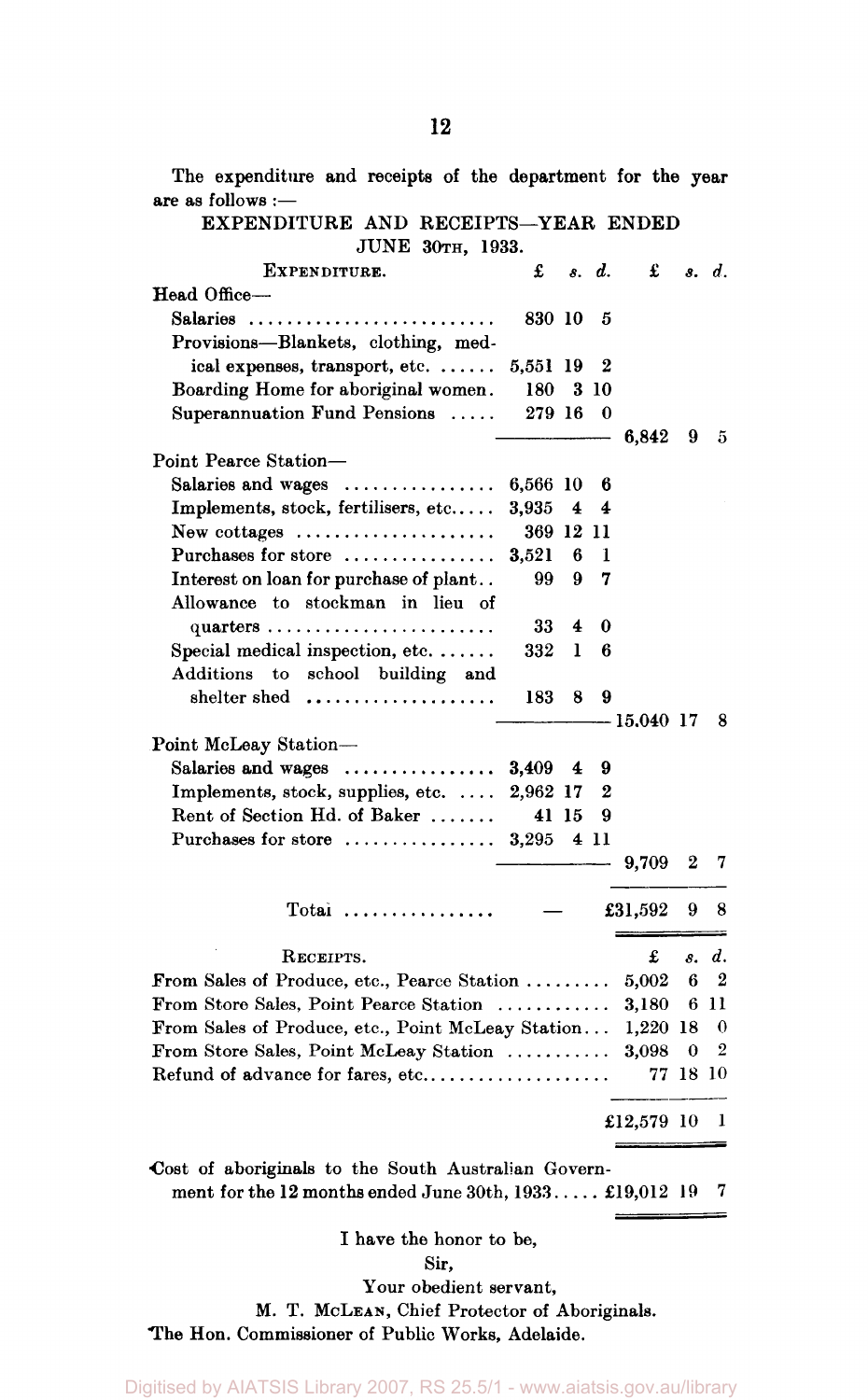*Profit and Loss Account of the Point McLeay Station for year ended June 30th,* 1933.

| To Farm account, dairy and other                                  | £          | 8.               | d.             | £           |                | s. d.            |
|-------------------------------------------------------------------|------------|------------------|----------------|-------------|----------------|------------------|
| $produce \dots \dots \dots \dots \dots \dots \dots$               |            |                  |                | 440         | 9              | 2.               |
| Rations for aboriginals                                           | 1,985 16   |                  | 7              |             |                |                  |
| School books, etc., for aboriginal                                |            |                  |                |             |                |                  |
| children                                                          | 19 12      |                  | 7              |             |                |                  |
| Medical, dental and optical ex-                                   |            |                  |                |             |                |                  |
| penses                                                            | 78         | 6                | 2              |             |                |                  |
|                                                                   |            |                  |                | 2,083 15    |                | $\ddot{\bullet}$ |
| Salaries of officers                                              | 409 13     |                  | 5              |             |                |                  |
| Wages of aboriginals and white                                    |            |                  |                |             |                |                  |
| $laborers$                                                        | 2,761      | 4                | 6              |             |                |                  |
|                                                                   |            |                  |                | 3,170 17 11 |                |                  |
|                                                                   |            |                  |                |             |                |                  |
| Depreciation-                                                     |            |                  |                |             |                |                  |
| Implements<br>Furniture                                           | 79 17<br>4 | 3                | 9<br>8         |             |                |                  |
| Harness                                                           |            | 4 10             | 0              |             |                |                  |
|                                                                   |            | 1 19             | 4              |             |                |                  |
| Hospital furniture<br>$Hospital$ equipment $\ldots \ldots \ldots$ | 4          | 6                | 6              |             |                |                  |
|                                                                   |            |                  |                | 94 17       |                | 3                |
| Rent                                                              |            |                  |                | 41 15       |                | 9                |
| Head office salaries and expenses.                                |            |                  |                | 94 15       |                | 4                |
| Accident insurance                                                |            |                  |                |             | 23 15          | 9                |
| Balance, net loss brought forward                                 |            |                  |                |             |                |                  |
| 1915-32                                                           |            |                  |                | 57,698 12   |                | 8                |
|                                                                   |            |                  |                |             |                |                  |
|                                                                   |            |                  |                | £63,648 19  |                | 2                |
|                                                                   |            |                  |                |             |                |                  |
|                                                                   | £          | 8.               | d.             |             | $\pounds$ e.d. |                  |
| By Horses                                                         | 36         | 7                | 0              |             |                |                  |
| Cattle                                                            | 27         | 2                | 1              |             |                |                  |
| Sheep                                                             | 361        | 10               | $\overline{2}$ |             |                |                  |
|                                                                   | 79         | $\boldsymbol{2}$ | 5              |             |                |                  |
|                                                                   |            |                  |                | 504         | 1              | 8                |
| Meat                                                              |            |                  |                |             | 71 16          | 5                |
| Store                                                             |            |                  |                | 341 13 11   |                |                  |
| Balance, net loss for the year $5,032$ 14                         |            |                  | 6              |             |                |                  |
| Add net loss brought forward                                      |            |                  |                |             |                |                  |
|                                                                   |            |                  | 8              |             |                |                  |
|                                                                   |            |                  |                | 62,731      | 7              | 2                |
|                                                                   |            |                  |                |             |                |                  |
|                                                                   |            |                  |                | £63,648 19  |                | $\boldsymbol{2}$ |
|                                                                   |            |                  |                |             |                |                  |

#### M. T. MCLEAN, Chief Protector of Aboriginals.

August 22nd, 1933.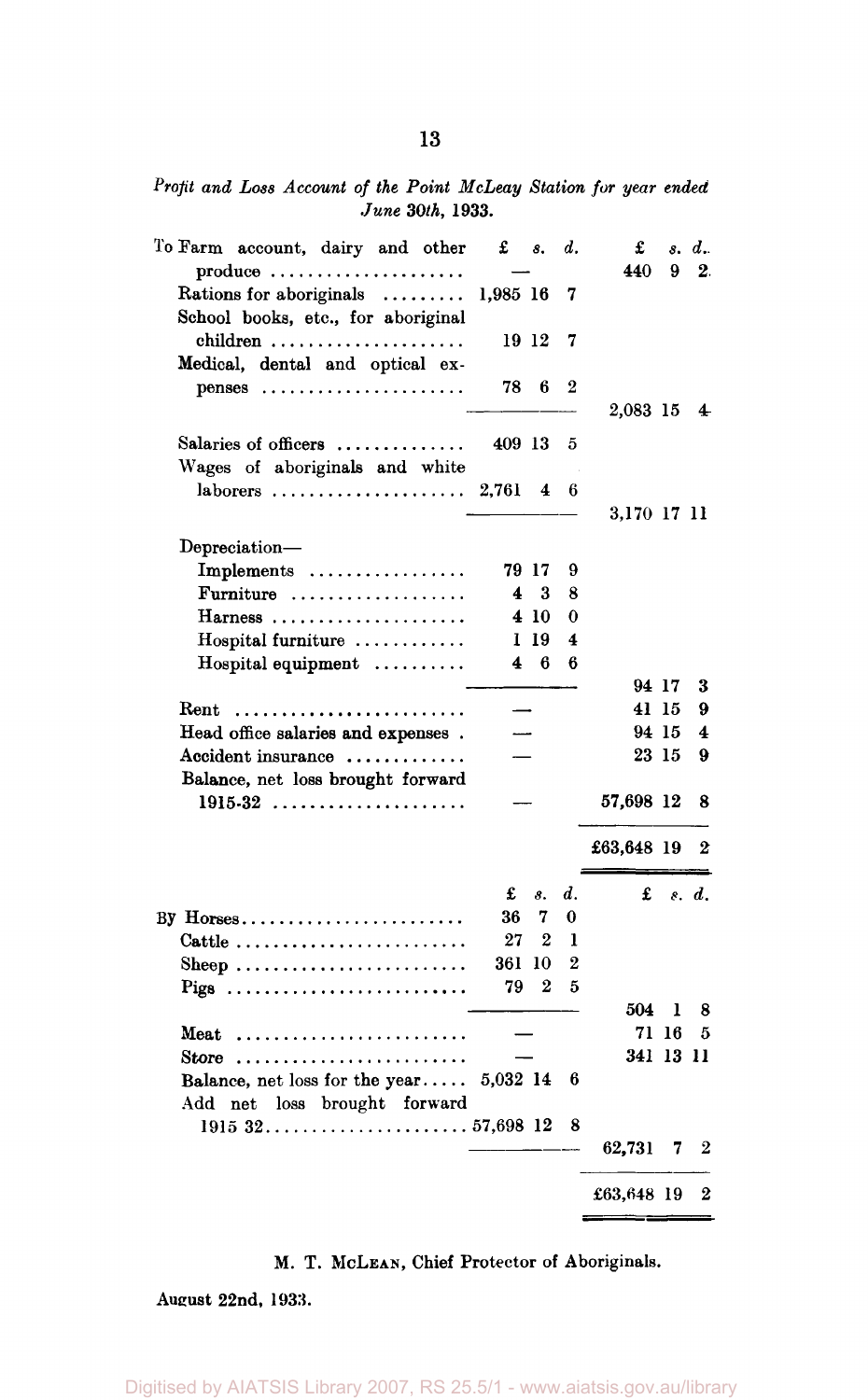*Balance-sheet of the Point McLeay Station as at June 30th,* 1933.

| LIABILITIES.                               | $\mathbf{f}$ s.d. |  |
|--------------------------------------------|-------------------|--|
|                                            |                   |  |
| $H.M. Goverment$ deposit account  114 12 7 |                   |  |
|                                            |                   |  |
|                                            | 689 0 10          |  |

 $\overline{a}$ 

£80,899 3 1

 $\frac{1}{2}$ 

L

| ASSETS.                                                  | £         | 8.    | d.       | £           | s. | d.                  |
|----------------------------------------------------------|-----------|-------|----------|-------------|----|---------------------|
| Station buildings $\ldots$                               | 7,494 13  |       | 9        |             |    |                     |
| Cottages and hospitals transferred from                  |           |       |          |             |    |                     |
| Pompoota                                                 | 2,080 10  |       | 7        |             |    |                     |
|                                                          |           |       |          | 9,575       | 4  | $\overline{\bf{4}}$ |
| Land purchased $\ldots$                                  |           |       |          | 2,122 15    |    | $\bf{0}$            |
| Improvements                                             |           |       |          | 3,415 15    |    | 9                   |
| Implements, vehicles, &c.                                | 543 3     |       | 0        |             |    |                     |
| Harness                                                  |           | 40 10 | 0        |             |    |                     |
| Furniture                                                |           | 80 14 | 0        |             |    |                     |
| Hospital furniture                                       | 54        | - 0   | 4        |             |    |                     |
| Hospital equipment                                       |           | 62 12 | 3        |             |    |                     |
|                                                          |           |       |          | 780 19      |    | 7                   |
| Cash on hand $\ldots \ldots \ldots \ldots \ldots \ldots$ |           |       |          | 113 12      |    | 10                  |
| Sundry debtors                                           |           |       | 217      | 9           | 7  |                     |
| Stock on hand-                                           |           |       |          |             |    |                     |
| Store $\ldots \ldots \ldots \ldots \ldots \ldots \ldots$ | 429 14 10 |       |          |             |    |                     |
| Sheep                                                    | 350 13    |       | 6        |             |    |                     |
| Cattle                                                   | 601       | 0     | 0        |             |    |                     |
| Pigs                                                     | 58        | 0     | 0        |             |    |                     |
| $H$ orses                                                | 379       | 0     | $\bf{0}$ |             |    |                     |
| Meat account, sheepskins, &c                             | 22        | 8     | 5        |             |    |                     |
| Cattle account, hides                                    | $\bf{0}$  | -10   | $\bf{0}$ |             |    |                     |
| Fencing tools, fodder, building and                      |           |       |          |             |    |                     |
| fencing material, $\&c. \ldots \ldots$                   | 100 12    |       | 1        |             |    |                     |
|                                                          |           |       |          | 1,941 18 10 |    |                     |
| Net loss for the year $\dots\dots\dots\dots\dots$        | 5,032 14  |       | 6        |             |    |                     |
| Add net loss brought forward, 1915-32                    | 57,698 12 |       | 8        |             |    |                     |
|                                                          |           |       |          | 62,731      | 7  | 2                   |
|                                                          |           |       |          | £80,899     | 3  | 1                   |
|                                                          |           |       |          | ---         |    |                     |

#### M. T. MCLEAN, Chief Protector of Aboriginals.

August 22nd, 1933.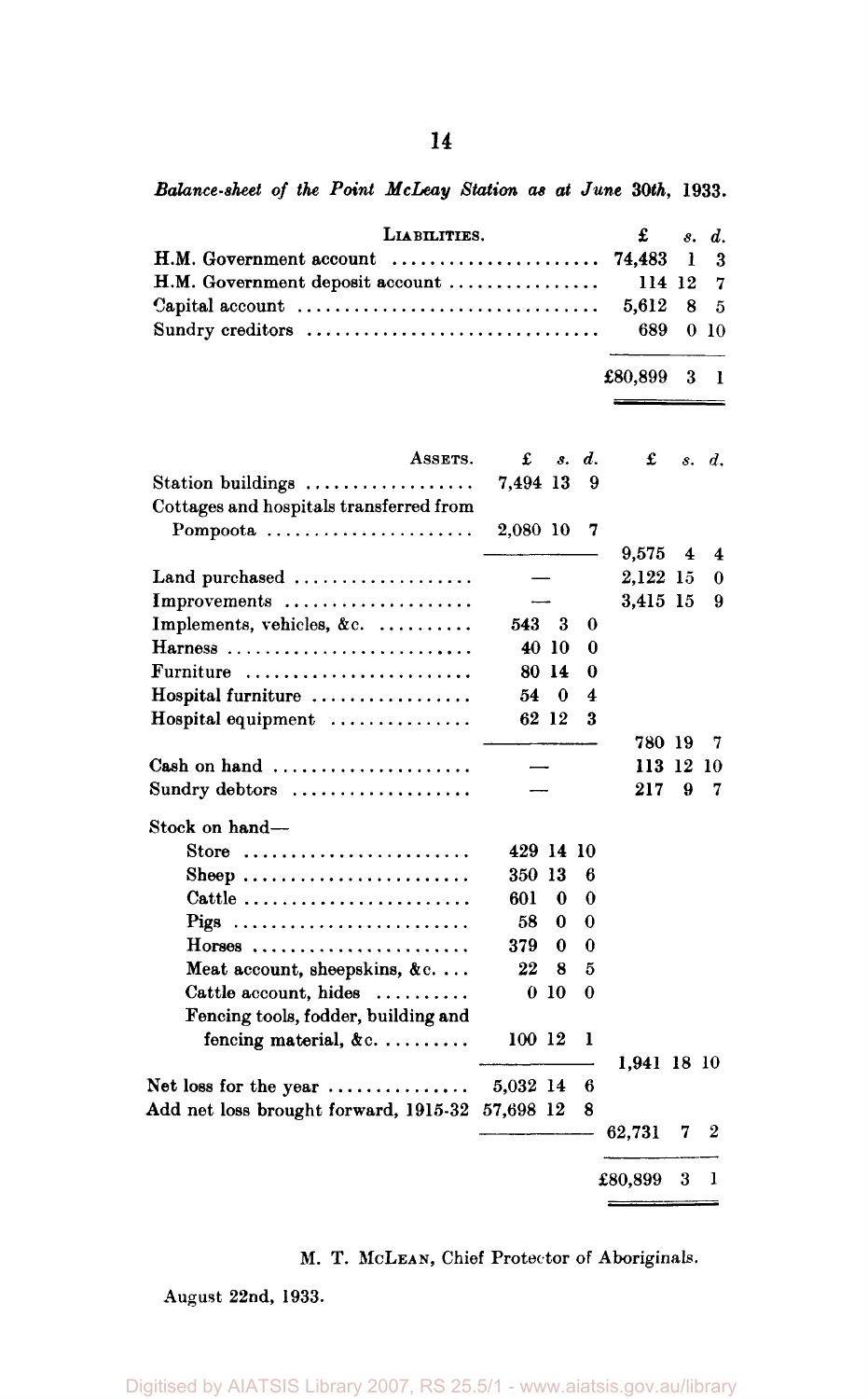#### *Profit and Loss Account of the Point Pearce Station for the year ended June* 30th, 1933.

|                                                   | £        | 8.    | d.    | £           | 8.       | d.   |
|---------------------------------------------------|----------|-------|-------|-------------|----------|------|
| To Horses                                         |          |       |       | 143 15      |          | 6    |
| Salaries of officers                              | 977 11   |       | 2     |             |          |      |
| Allowance to stockman in lieu of                  |          |       |       |             |          |      |
|                                                   |          |       |       |             |          |      |
| quarters $\ldots \ldots \ldots \ldots \ldots$     | 33       | 4     | 0     |             |          |      |
| Wages of aboriginals and white                    |          |       |       |             |          |      |
|                                                   | 5,594 10 |       | 5     |             |          |      |
|                                                   |          |       |       | $\,6.605\,$ | 5        | 7    |
|                                                   |          |       |       |             |          |      |
| Rations for aboriginals                           | 754 16   |       | 6     |             |          |      |
| Medical, dental, and optical ex-                  |          |       |       |             |          |      |
| $penses$                                          | 19       | 5     | 4     |             |          |      |
| School books, etc., for aboriginal                |          |       |       |             |          |      |
|                                                   |          |       |       |             |          |      |
| children                                          |          | 31 16 | 4     |             |          |      |
|                                                   |          |       |       | 805 18      |          | 2    |
| Depreciation-Harness                              |          |       |       |             | 14 13 11 |      |
|                                                   |          |       |       |             |          |      |
| Accident insurance                                |          |       |       |             | 49 18    | 9    |
| Head office salaries and expenses                 |          |       |       |             | 94 15    | 4    |
| Interest on Loan Account                          |          |       |       | 82          |          | 5 10 |
| Balance, net loss brought forward                 |          |       |       |             |          |      |
| $1915-32$                                         |          |       |       | 37,053      | 7        | 6    |
|                                                   |          |       |       |             |          |      |
|                                                   |          |       |       | £44,850     | 0        | 7    |
|                                                   |          |       |       |             |          |      |
|                                                   |          |       |       |             |          |      |
|                                                   | £        |       | s. d. | £           | 8.       | d.   |
|                                                   |          |       |       |             |          |      |
| By Store Account $\dots\dots\dots\dots\dots\dots$ |          |       |       | 180 14      |          | 4    |
| Pigs                                              | 108      | 4     | 8     |             |          |      |
| Cattle                                            | 124      |       | 3 10  |             |          |      |
| Sheep                                             | 1,434 14 |       | 6     |             |          |      |
|                                                   |          |       |       | 1,667       | 3        | 0    |
|                                                   |          |       |       |             |          |      |
| Rent                                              |          |       |       | 19 10       |          | 0    |
| Farm account, wheat, barley, etc                  |          |       |       | 233 11      |          | 10   |
| Meat                                              |          |       |       | 82 12       |          | 5    |
| Balance, net loss for the year                    | 5,613 1  |       | 6     |             |          |      |
|                                                   |          |       |       |             |          |      |
| Add net loss brought forward                      |          |       |       |             |          |      |
|                                                   |          | 7     | 6     |             |          |      |
|                                                   |          |       |       | 42,666      | 9        | 0    |
|                                                   |          |       |       |             |          |      |
|                                                   |          |       |       | £44,850     | 0        | 7    |
|                                                   |          |       |       |             |          |      |

#### M. T. MCLEAN, Chief Protector of Aboriginals.

August 22nd, 1933.